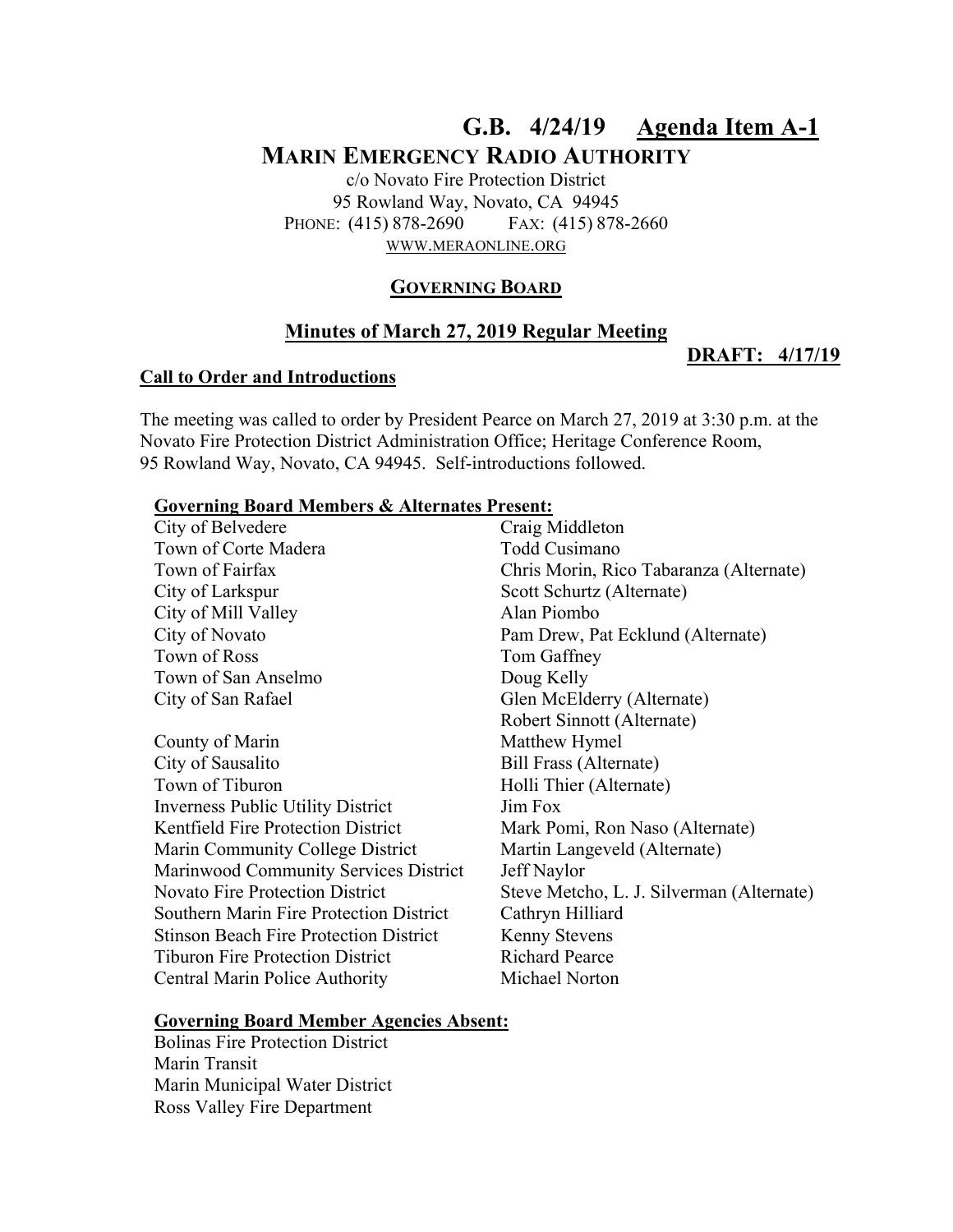## **Staff Present:**

MERA Executive Officer Maureen Cassingham MERA General Counsel Trisha Ortiz MERA Deputy Executive Officer – Next Gen Project MERA Operations Officer Ernest Klock County DPW Communications Manager Ethan Simpson Recording Secretary **Islamic Villa** 

Dave Jeffries

## **Guests Present:**

Federal Engineering David Mortimer

Pearce noted the New Member Orientation Session that preceded this meeting and thanked those present. He said there is much going on with MERA and all hands on deck are needed.

## A. Consent Calendar

All matters on the Consent Calendar are to be approved with one motion unless a Member of the Governing Board or the public requests that separate action be taken on a specific item:

- 1) Minutes from February 27, 2019 Governing Board Regular Meeting
- 2) Report No. 79 on Strategic Plan Implementation

*M/S/P Silverman/Cusimano to approve Consent Calendar Items 1 and 2 as presented.* 

AYES: All NAYS: None ABSTENTIONS: None Motion carried.

## B. Executive Officer's Report – (Cassingham)

1) Update on Termination of MERA/NFPD Office and Staff Services Agreement

Cassingham provided an update to her report noting Hom's Financial/Accounting Services via a contract amendment with RGS will commence April 1 and end upon Governing Board audit acceptance in December. The Corte Madera Town Council supported the Town Manager's recommendation for the Town to commence providing Financial and Administrative Services to MERA effective July 1. Earlier today, MERA and NFPD met with Rebecca Vaughn, Corte Madera Assistant to the Town Manager, and Lorena Barrera, Town Administrative Analyst, to review the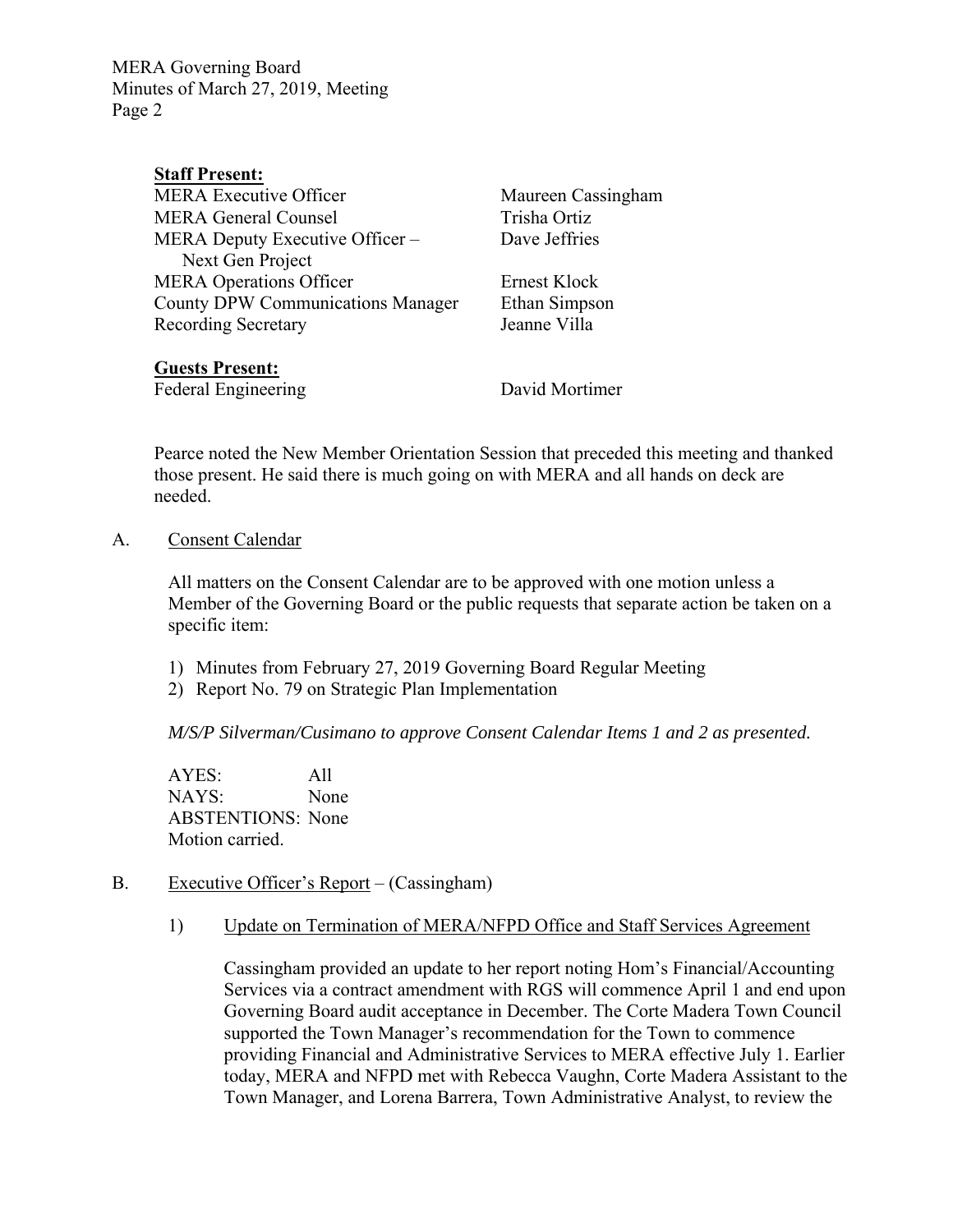> Administrative Support tasks provided to MERA. In addition to the sharing of admin communications with Town Staff, along with email "CCs" going forward, the Town and District Teams will shadow one another beginning with the May 8 Governing Board meeting through June.

Cassingham said MERA meetings will continue to be held at NFPD through June 30 and possibly beyond. Corte Madera meeting venues are still being analyzed. Pearce expressed appreciation for NFPD's support of MERA over the last 10 years and gratitude for the Town's willingness to take on this support role.

2) Proposed Amendment No. 3 to MERA's RGS Management and Administrative Services Agreement Permitting Addition of Financial/Accounting Services and Related Staffing Support as Needed

Cassingham said the Proposed Amendment will initiate Phase 1 of two Phases to transition MERA's support services to Corte Madera. Financial/Accounting Services will be provided by retired NFPD Finance Director Hom, who has supported MERA in these areas for the last 10 years. She added his willingness to help MERA during that transition will be invaluable. Estimated cost of these services is \$50,000 over two fiscal periods, which may be reduced by about \$10,000 due to savings from the termination of these services in the NFPD Agreement. Cassingham said the Amendment gives MERA the flexibility to add more financial support services if needed without further Governing Board action. Pearce added RGS has been a great resource to MERA and now they are making Hom's services possible.

*M/S/P Hilliard/Gaffney to approve the Proposed Amendment No. 3 to MERA's RGS Management and Administrative Services Agreement permitting addition of Financial/Accounting Services and Related Staff Support as needed.* 

AYES: All NAYS: None ABSTENTIONS: None Motion carried.

3) Report No. 53 on Next Gen System Project – (Jeffries)

Jeffries recapped his report with updates on the MERA Team's bi-weekly Next Gen calls which include coordinative work on the current System. Motorola bi-weekly meetings have started again. He referred to the updated Project Budget summary with expenditures through 3-11-19. Budget updates will be presented quarterly. The Citizens Oversight Committee has requested the addition of a column for a percentage of expenditures against percentage of Project completion.

Jeffries said the annual process of advertising the Low-Income Senior Exemption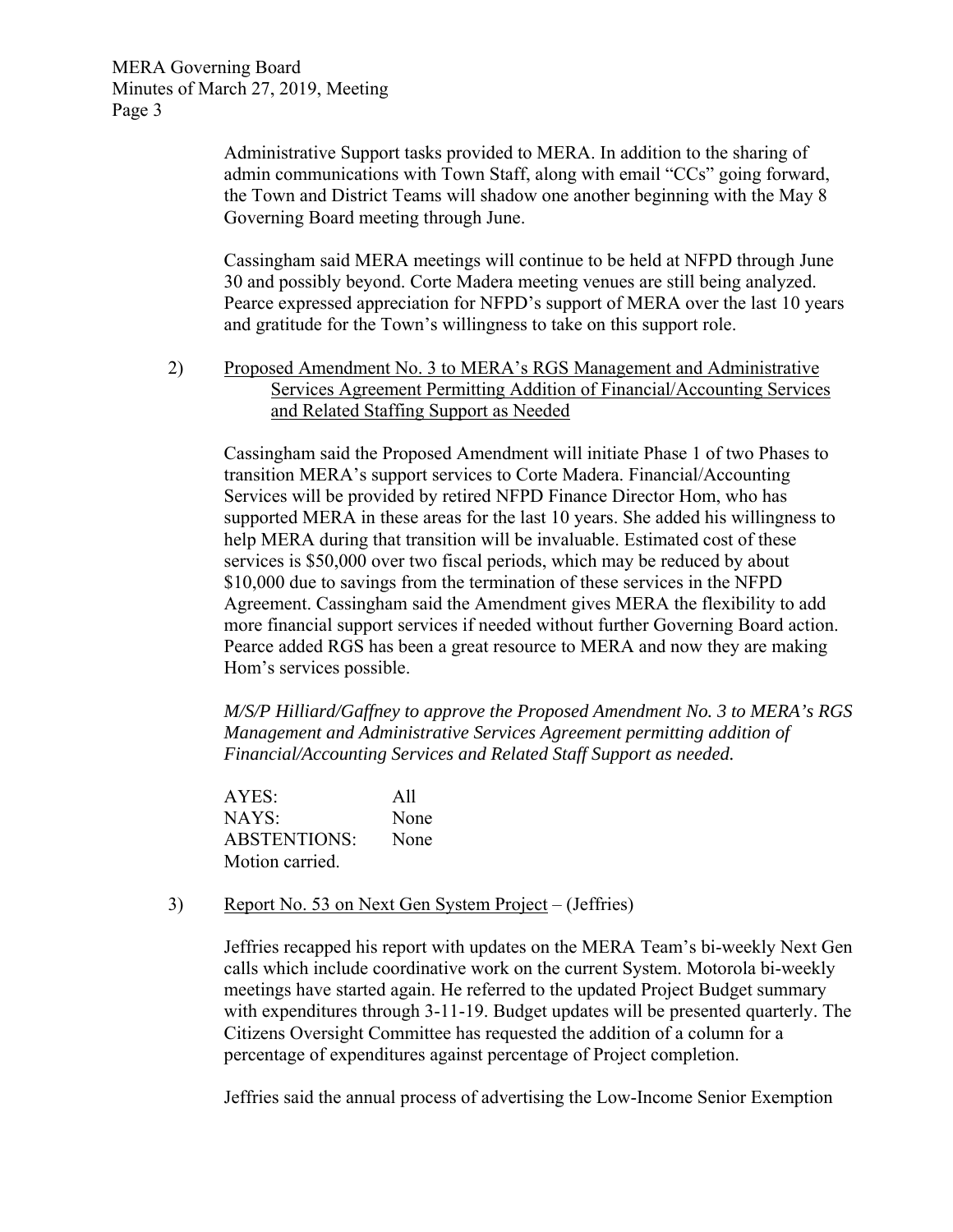> from the Measure A Parcel Tax has begun.He distributed copies of the Exemption informational packet, which includes the Media Advisory, FAQs and application for Members to take back to their public areas for dissemination. The first Media Advisory was issued on March 11, 2019 to be followed by Advisories on April 22 and May 13. He reiterated that the application was annual due to the change in income threshold and as applicants achieve age eligibility. This information is also available on MERA's website. Jeffries confirmed for Hilliard the Low-Income eligibility for 2018 is \$82,200.

> Jeffries said his report includes a summary of approved Motorola Change Orders and pending C.O. #8, MPLS/Microwave. Cost information and payment milestones are noted for each. C.O. #8 will be presented to the Project Oversight Committee on April 24. Regarding recent IJ coverage of the Next Gen Project, Jeffries distributed an NGP Media Contacts update for Member use. He noted Pearce was contacted by the local media about the Project, which was followed by an article. Future media inquiries should be referred to him as the Project's Media Spokesperson. Pearce added that all the Members should remember Jeffries' role and refer Project inquiries to him after apprising him a call would be coming. Jeffries said his Media Contacts Update includes historical and current reference points about the Project that members can use if needed. One of a number of steps the Governing Board has taken to reduce the completion timeline is C.O. #11 Early Mobile Radios, which will save 8 months on the Project Schedule. After CEQA and on completion of Design Review, other opportunities will be identified to reduce the Schedule.

Jeffries said the handout also includes Project objectives, Proposed Sites both existing and new, and sites to be decommissioned. All NGP documentation to date is posted on the MERA website. He provided a brief one-page NGP update to be taken back to the Member's Agencies, which he provides at Governing Board meetings to recap current issues. Kelly noted he regularly reports to the San Anselmo Council on the Project. One Councilmember referenced the IJ article on the Project as improving MERA frequencies. He responded that MERA's current frequencies would be auctioned off by the Federal Government by 2023 thus requiring us to go to 700 MHz. This, in addition to aging equipment, has been the impetus for the Next Gen Project. Jeffries added that Next Gen also improves coverage and reliability.

Pearce said much of what was conveyed for the article did not get included. Jeffries said Chief Brown was interviewed on KCBS about Next Gen, noting it went well. Key is getting out the correct information, so he requested media inquiries be referred to him.

Gaffney asked about Motorola payment milestones and whether MERA can dictate shipment dates. Jeffries noted the 45% payment for Fixed Network Equipment cannot be shipped until the MERA team approves it as successfully tested and functioning offsite. Conversations are continuing with Motorola on the remaining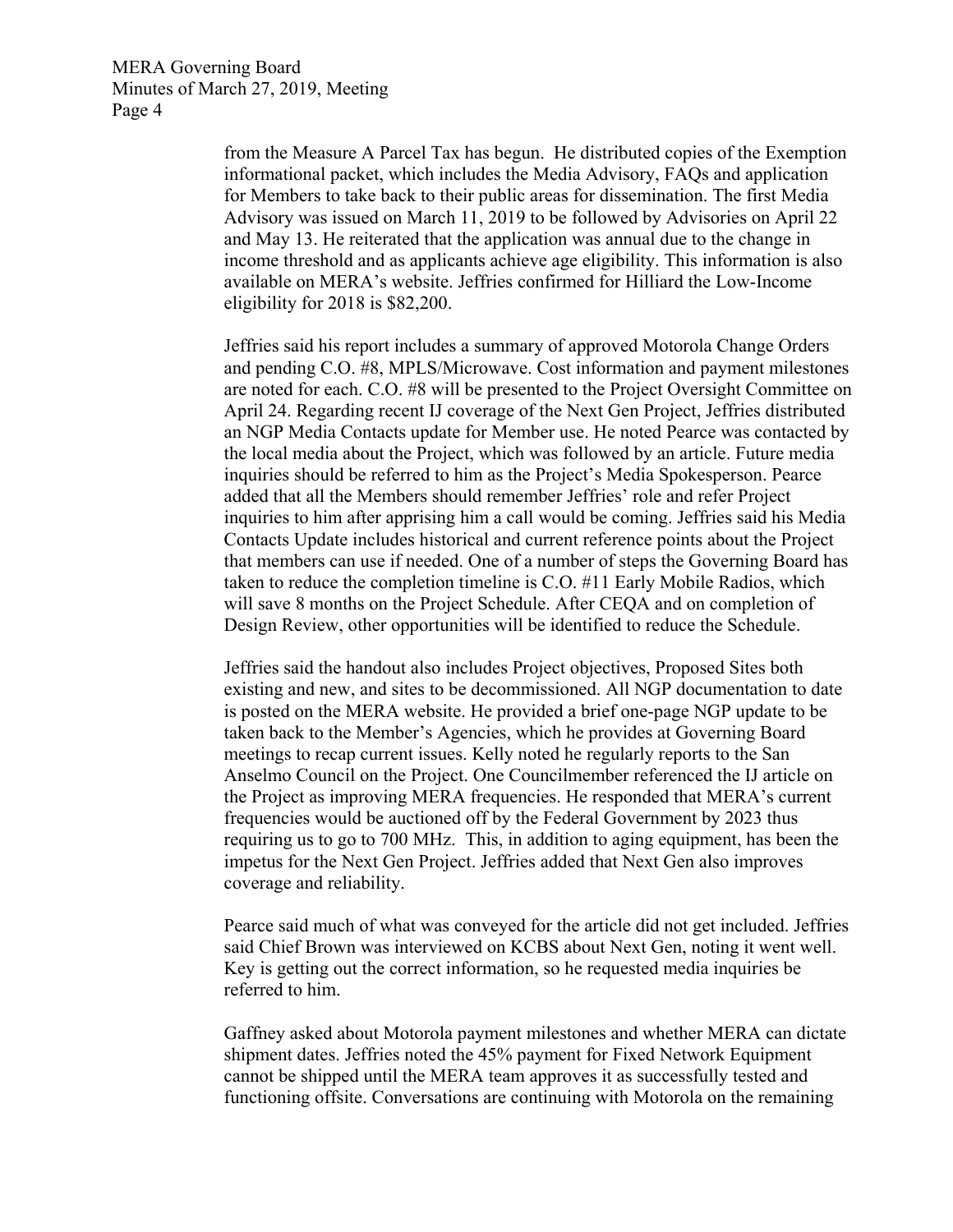milestones, as well as reasonable periods of time for delivery and use based on Project needs. In response to Pearce about the Citizens Oversight Committee's requested Budget columns, Jeffries said they are seeking our best estimates of what should have been expended per line item by now and percentages of expenditures against Budget.

4) Other Information Items

None.

## C. Operations Reports – (Klock)

1) CEQA Process and Schedule Update – Next Gen Project

Klock said the SEIR review teams are highly aware of the need to expedite their efforts. DPW is working with dual teams from Motorola regarding fast-tracking installation. C.O. #11 for early mobile radios will reduce the Project schedule by 8 months and other options are also under review to shorten the timeline. Extensive steps are being taken regarding Legacy System Support. They are working on site construction packages to further squeeze down the Project Schedule so construction can proceed upon completion of CEQA and final Design Review.

Klock said we are awaiting two final SEIR Chapters 5 and 6, which are expected in the next few weeks. One month is anticipated for Project Team and legal review after receipt with hope for a May release. A much better Project Schedule update is expected in August. Hilliard noted prior meeting minutes said the EIR was aggressively being worked on with a draft expected in mid-March. Klock said it is looking like mid to end of April.

## 2) MERA Legacy System Motorola Support

Klock reported on the status of the Motorola Legacy System support letter, which expires April 16, 2019. Motorola has indicated it will issue a new letter, which is pending. Legacy System boards are being worked on and tested, but no communication system interruptions are expected in the meantime. The System goes into air mode when other equipment is introduced and efforts are being made to insure there is no downtime.

Hymel asked Klock to explain the backup as boards are reconfigured. Klock said each site is controlled by various pieces of equipment. There are not many spares to replace old motherboards should they fail. Spares don't have the same firmware and there is specific programming to each board. Motorola service technicians have flashed those spares with new firmware. They are plugged into vacant slots for testing to confirm they are working. This is being done for all boards to assure a cache of backup boards. Klock added the Motorola Smartzone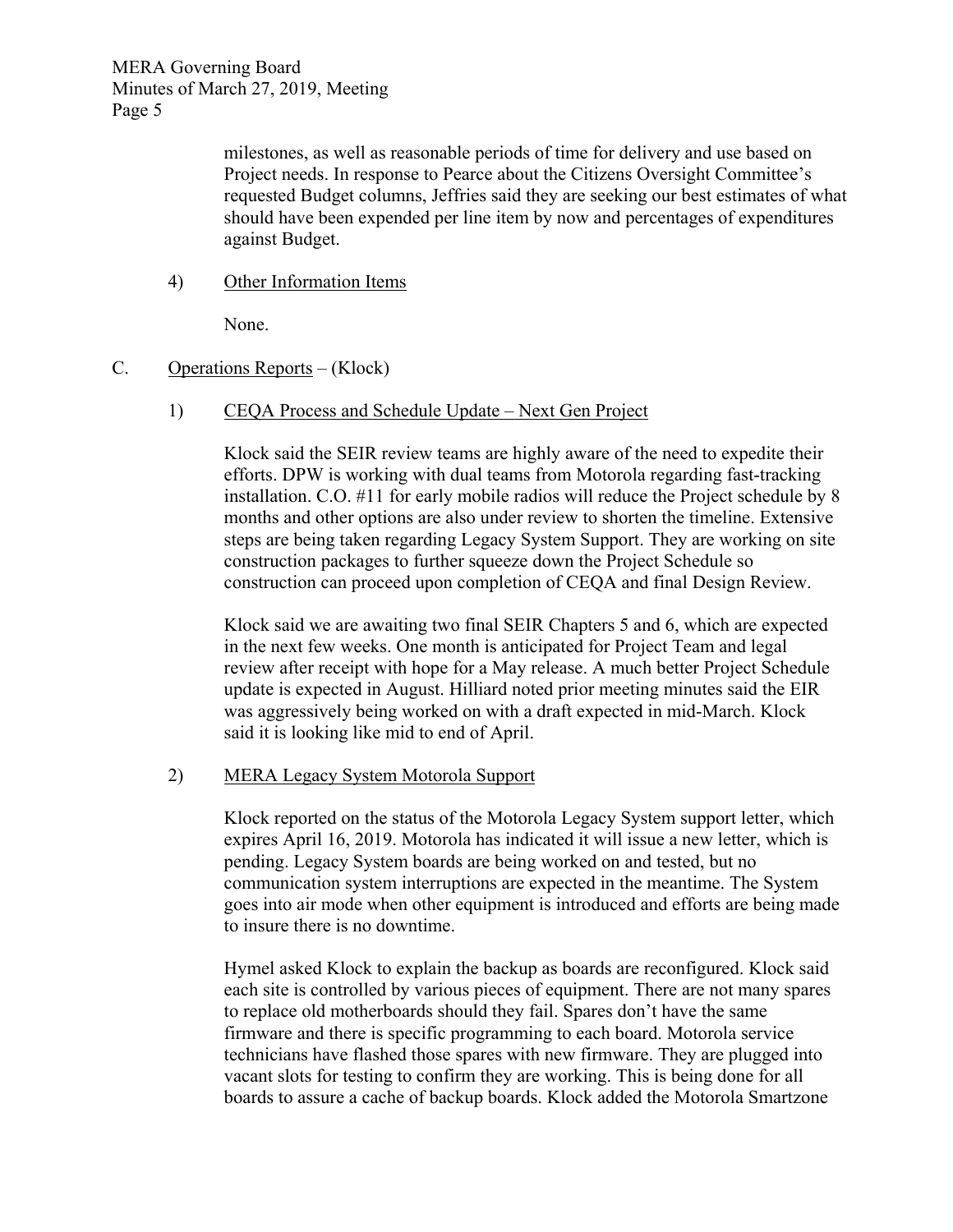Support letter commits them to helping locate replacement spares.

Gaffney asked about support cost. Klock said there is no extra cost for this. Pearce asked about reliability of Motorola's support assurances. Klock said Motorola has provided verbal assurances awaiting their updated letter confirming this. Pearce asked for MERA General Counsel review of the letter, especially with the added years of completion time. Klock said he will present the letter at the April Governing Board meeting given Motorola's assurance it will be generated before April 16.

#### 3) Federal Engineering (FE) Contract Update

Klock said FE's current contract ends July 2019. He is working with them on an amendment which will have no impact on the Next Gen Budget. This will include tasks they have been performing and will perform in future months against the Next Gen Implementation Agreement.

FE has been supporting Klock and his efforts with the Project. This will be a shorter term agreement through possibly February 2020. A multiyear contract will not be considered until after CEQA. He will present the amendment to the Governing Board.

Pearce noted FE had billed 80% of the budgeted Contract amount and completed only 20% of the work. Klock confirmed this. Pearce said this and other Project issues have been frustrating. 1.5 of their tasks are completed with 4 to go. Klock said FE has been performing during Motorola Project delays. Pearce said these delays were created by contractor actions or inactions. Klock said the Project as scoped was to be done by this month, which did not happen, and there are several more years to come. The last several months there has been downtime with FE and he has utilized them on other Project activities. He is doing his best to stay within budget.

Thier asked if the FE budget was tied to the performance of specific tasks and if they billed per work order or time spent. Klock said the budget was not based on time and materials. Thier asked how the billing could be ahead of Contract tasks. Klock said this was due to all the delays with Task 1. Thier said given this, there would be work not needing to be performed until the next tasks. Klock said this is what is being negotiated with FE. It is not realistic that FE can deliver all the tasks for the original Contract amount.

Thier said if the tasks could not be performed, contract staff could be assigned elsewhere. Klock said there has been Project work to do. He noted Motorola's Contract originally called for 12 sites and it was determined 16 would be needed. RPC then created delays. FE's help was needed to get through this. Thier said the required system redesign should be explained to the public.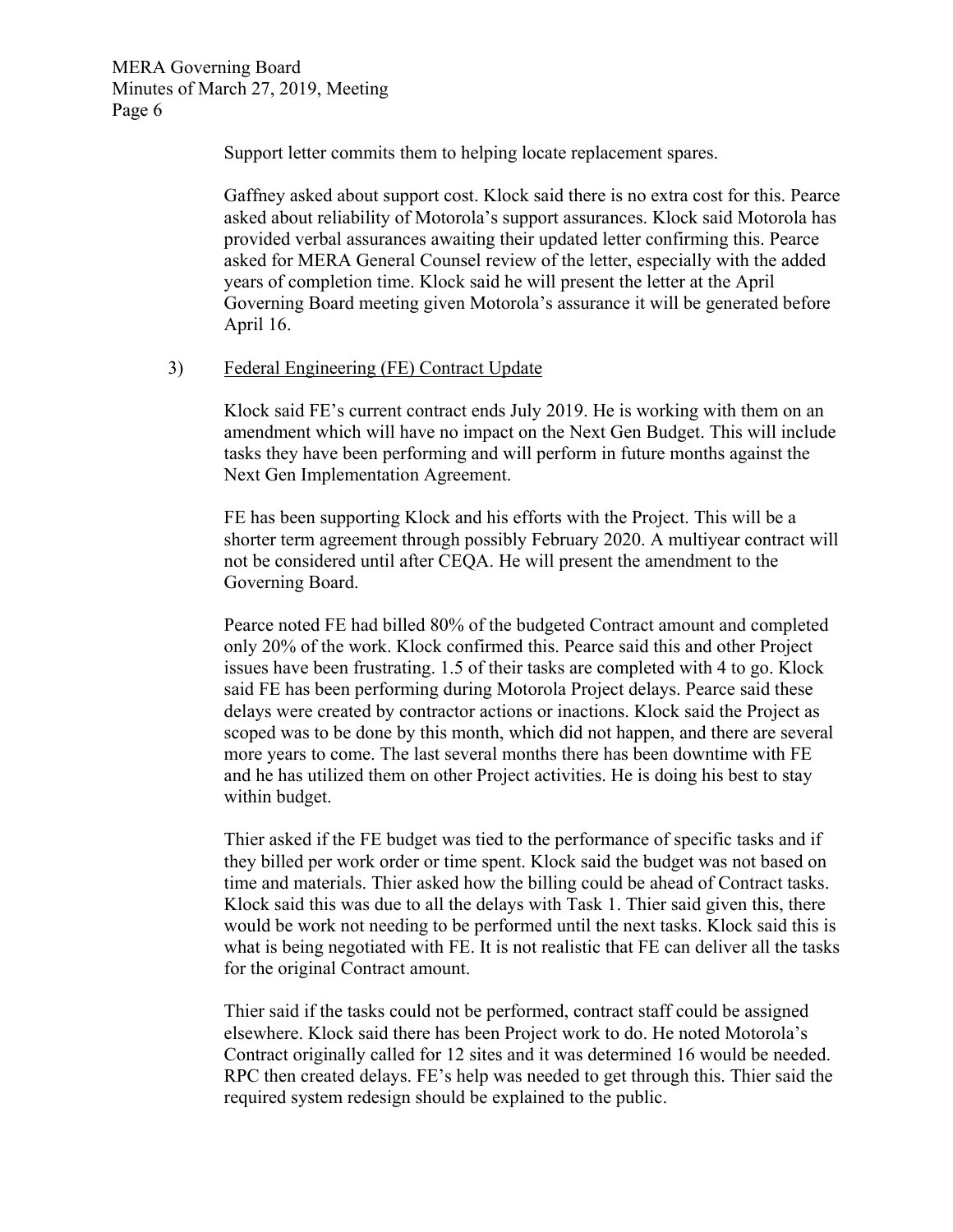Hymel asked if FE would receive full-time billable rates during CEQA. Originally, they were going fulltime, but hasn't this been reduced due to CEQA? Klock said FE has been working on a reduced capacity for their scope for some time now and supporting him on Next Gen Implementation activities. Thier asked about this different scope, which Klock said he was working on. This is coming out of County Implementation monies and has no impact on the Project Budget.

Gaffney recalled FE was hired on a set monthly dollar amount. Pearce confirmed it was \$33K per month. Gaffney said they have billed at this rate as part of the Project. Design issues affected their ability to work on future tasks. Thier said given Next Gen is publicly funded, there needs to be a clear explanation of Project delays, especially if more tax funding is needed in the future. Gaffney said there is no plan for another Measure as we are fairly certain about the adequacy of funding sources. Pearce added there have, however, been some surprising Change Orders requiring additional expenditures.

Thier expressed concern about the adequacy of the Site Construction Budget line item given rising construction costs. She understands this line item has been refreshed but the bid climate continues to be challenging. Hilliard asked about the Change Order approval process and dollar thresholds. Hymel and Gaffney confirmed all no cost and cost Change Orders come to the Governing Board. Gaffney said Change Order #1 was approved in conjunction with the Motorola Contract. Pearce asked staff to provide further clarifications to the Governing Board based on the FE Contract issues discussed under this Agenda Item.

#### 4) Next Gen Project Staffing Update

Klock said his report lays out how Project staffing is being provided. The County is engaged to manage the Project per the 2015 Implementation Agreement with MERA. Management is provided by a variety of County staff from various divisions for different phases of the Project as well as other contract staff. The County is responsible for managing the Project through the CEQA process and site construction. Motorola is responsible for providing and installing the site equipment. FE is providing oversight over the Motorola work throughout.

Klock said Project work is expected to accelerate in the coming months post CEQA. The County is considering bringing an additional full-time staff to see it through, especially during the Project's heaviest periods. His staff report will be updated as we move forward. Pearce noted Mortimer introduced himself as County staff and asked if this posed a conflict with his role as FE staff. Mortimer said he and his predecessor have done this. Klock confirmed he is a County contractor. Gaffney asked if additional staffing would be within the \$2M line item for County implementation. Klock confirmed it would be.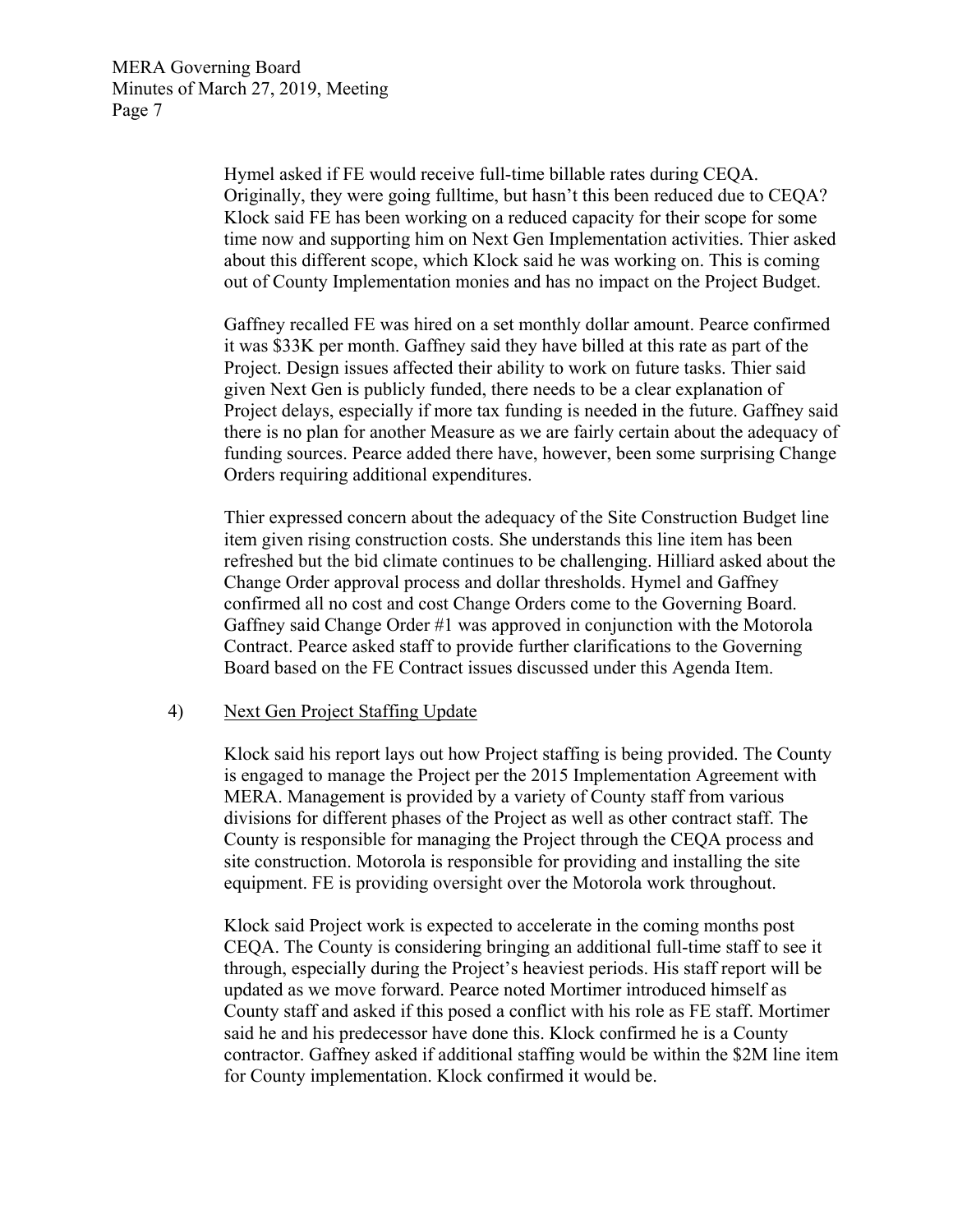#### 5) Update on MERA First Gen Radio Return Policy

Klock said this matter arose as radios were being turned in as a result of early new radio deliveries. Old radios were being returned to the Radio Shop. He realized a formal procedure was needed to receive them. Ops reviewed the proposed procedure last month. He added the Shop needs to disable old radio code plugs and encryption before new radios are put into service.

Klock said he will present a draft policy at the Governing Board's April meeting to establish return procedures including development of a cache of donated radios for member agency use. He said all current System radios are Member Agency assets. Gaffney said he did not recall this. Jeffries said MERA bought the radios, which were included in Member Agency Bond payments. Gaffney said he thought MERA had a basic supply of radios and some agencies bought additional ones. Jeffries said member initial orders affected the amount of Bond payments. Any additional radios have been at Member expense.

Klock said returned radios will be inventoried, de-plugged, and de-encrypted, returned to members if requested or accepted as cache donations, if authorized by the member. He noted Tiburon's request for spares and Simpson arranged for them to work with Novato for their old radios. These requests will be handled between agencies until this policy is in place. Kelly asked about the dollar value of an old radio. Simpson estimated about \$800. Jeffries noted demand for these radios will shrink as frequencies go away, but parts may still have value.

Gaffney supported the need for the policy. Kelly suggested monetary value be assigned as part of the policy. Pearce noted the value added by a cache as members have needs. He cautioned about liquidation given unknown future needs.

#### 6) MERA System Operations Update – February – (Simpson)

Simpson recapped February Shop support activities, noting minor storm damage at Sonoma Mountain, resulting in degraded service. Repairs were made accordingly. Pearce asked if this was repetitive with the prior report. Simpson said this may have overlapped or been brought up earlier due to relevance at the time, like the Mill Valley dish. He reported on corrections made in Mill Valley with digitized audio and degraded service where users had service before. A Quantar was not passing audio traffic and was replaced and there have been no further complaints.

Simpson reported on replacement of an air conditioning coupler at Mt. Burdell. Burdell may have been damaged by a power outage in November. The outage took out 3 rectifiers. The Shop was able to deliver fuel to Pt. Reyes before storm road damage. Spares for 6809 central site controllers will be brought online by Motorola technicians to confirm their usability. On April 15, there will be intermittent service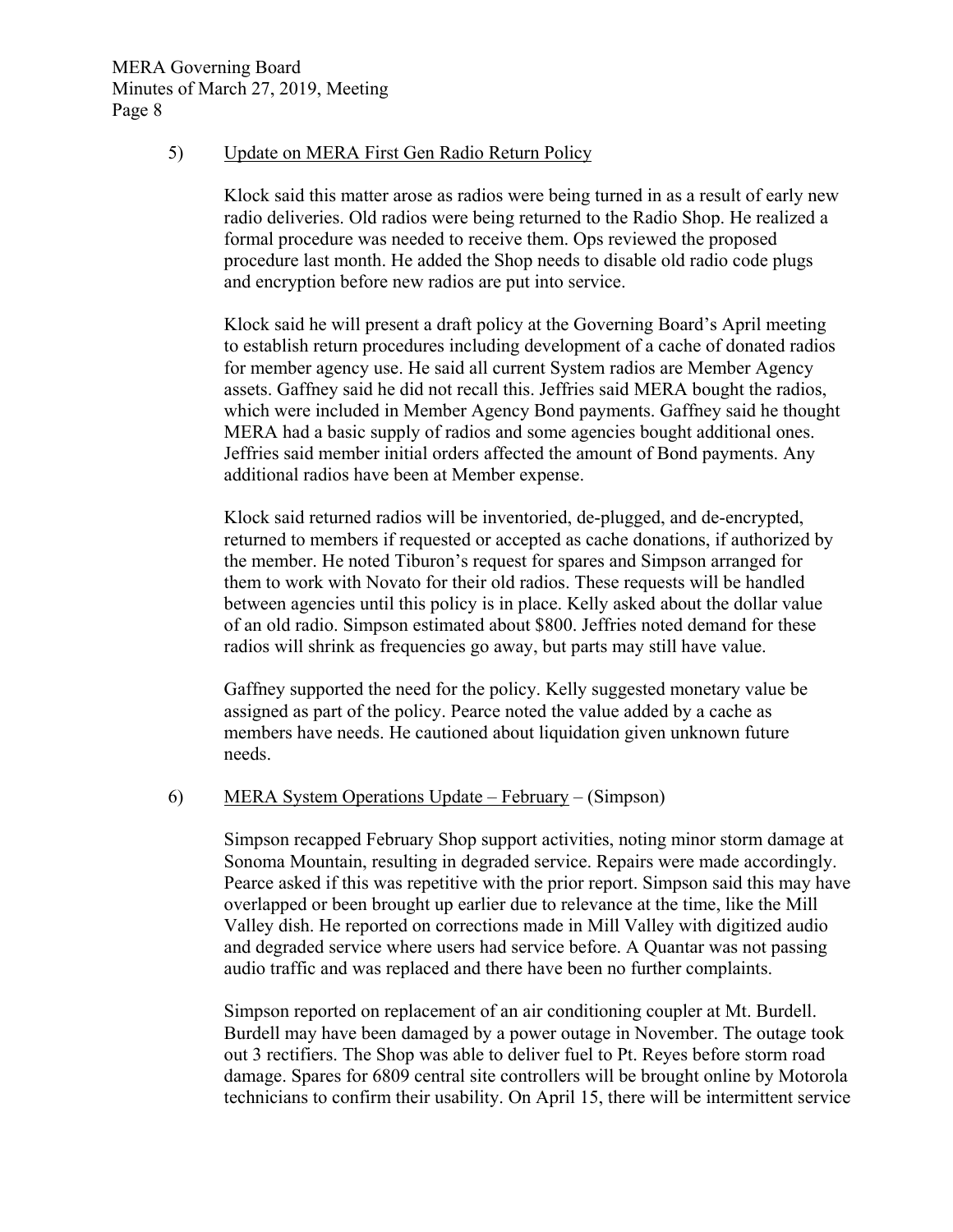> compaction throughout the week, which may produce site trunking issues. There is a possibility for this simulcast cell to be in fail soft for a short time. Downtime for sites will occur in low impact times. Dispatches will be alerted before the work commences.

Simpson said they are reviewing revisions to the System usage reports to make information more relevant and accurate by taking into account patching effects. This has to do with how the System is reporting patching. Hymel confirmed with Simpson that busy times are accurate and overall System usage is accurate. Simpson said the breakdown of usage between individual agencies is affected if patching or large talk groups are involved. Agency consolidation or sharing of dispatch has also had an effect.

#### 7) Other Information Items

Jeffries reported Morin and Grasser have formed a group to handle knobology and radio aliases. Pearce noted increased Ops attendance and encouraged members to get their representatives involved.

#### D. Open Time for Items Not on Agenda

Pearce said, in response to member frustration with Project implementation, he and Cusimano delivered a letter to Hymel and Rojas expressing concerns over Project delays, accountability and increased costs. A meeting has been scheduled to review the letter. He distributed copies of it to the members. A report on this will be presented at the next meeting. Kelly noted the longer we wait on radio delivery, this may present an opportunity for newer radios. Therefore, some delays may not put us behind the eight ball.

Pearce said the public was advised of the current System planned obsolescence and replacement by this year. Further delays make us accountable to our constituents, which is a big issue. His major concern is getting Next Gen online with the latest equipment as soon as possible. Hymel said the County, as a member, has a shared interest in having a successful project. There have been delays, some of which are in our control and some have not been. He takes issue with the letter's reference to the delay of five years and does not know where that came from. If it is the Motorola Contract, it did not include CEQA and site construction so that was never a realistic go-live date.

Pearce said we are now looking at Project completion in 2023. Hymel said he sees the delay as 1 year. The RPC held us up and CEQA analysis has been longer than expected, but this is not a 5-year delay. Cassingham said the RPC approval process was missed. Hymel said this was a legitimate delay but the system was not going live in 2019. Cassingham said the CEQA delay also contributed to the schedule delay, and Hymel agreed. Hymel said a complex project is likely to encounter delays. The CEQA analysis has also been more complex, especially with additional sites.